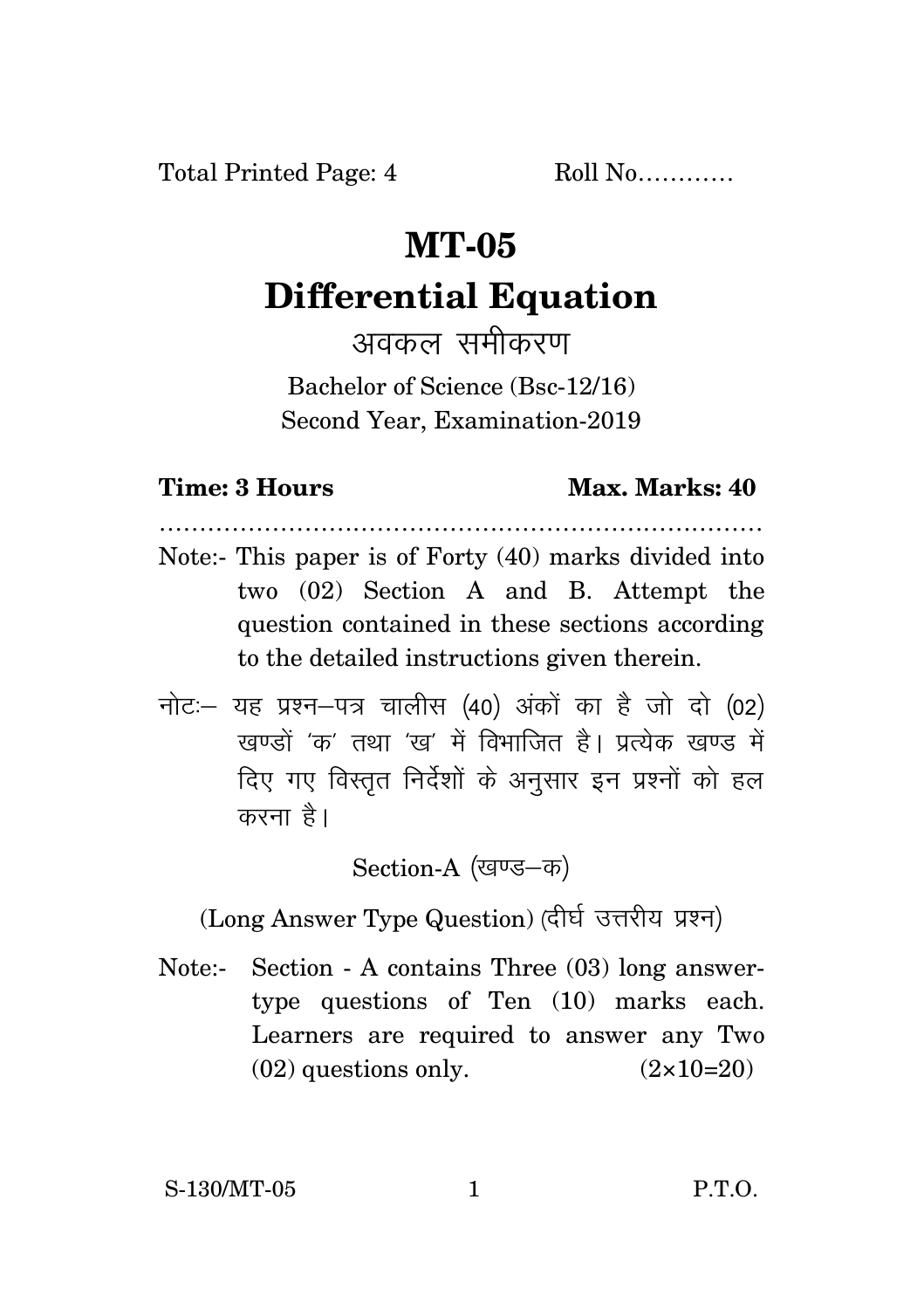नोट: खण्ड 'क' में तीन (03) दीर्घ उत्तरीय प्रश्न दिये गये हैं। प्रत्येक प्रश्न के लिए दस (10) अंक निर्धारित हैं। शिक्षार्थियों को इनमें से केवल दो (02) प्रश्नों के उत्तर देने हैं।

1. Solve:

$$
x^{2} \frac{d^{2}y}{dx^{2}} - 2x(1+x) \frac{dy}{dx} + 2(1+x)y = x^{3}
$$
  
\n
$$
\overline{6} \overline{d} \overline{b} \overline{b} \overline{d} \overline{f} \overline{d} \overline{f} \overline{f} \overline{f} \overline{f} \overline{f} \overline{f} \overline{f} \overline{f} \overline{f} \overline{f} \overline{f} \overline{f} \overline{f} \overline{f} \overline{f} \overline{f} \overline{f} \overline{f} \overline{f} \overline{f} \overline{f} \overline{f} \overline{f} \overline{f} \overline{f} \overline{f} \overline{f} \overline{f} \overline{f} \overline{f} \overline{f} \overline{f} \overline{f} \overline{f} \overline{f} \overline{f} \overline{f} \overline{f} \overline{f} \overline{f} \overline{f} \overline{f} \overline{f} \overline{f} \overline{f} \overline{f} \overline{f} \overline{f} \overline{f} \overline{f} \overline{f} \overline{f} \overline{f} \overline{f} \overline{f} \overline{f} \overline{f} \overline{f} \overline{f} \overline{f} \overline{f} \overline{f} \overline{f} \overline{f} \overline{f} \overline{f} \overline{f} \overline{f} \overline{f} \overline{f} \overline{f} \overline{f} \overline{f} \overline{f} \overline{f} \overline{f} \overline{f} \overline{f} \overline{f} \overline{f} \overline{f} \overline{f} \overline{f} \overline{f} \overline{f} \overline{f} \overline{f} \overline{f} \overline{f} \overline{f} \overline{f} \overline{f} \overline{f} \overline{f} \overline{f} \overline{f} \overline{f} \overline{f} \overline{f} \overline{f} \overline{f} \overline{f} \overline{f} \overline{f} \overline{f} \overline{f} \overline{f} \overline{f} \overline{f} \overline{f} \overline
$$

2. Solve

$$
\frac{d^2y}{dx^2} - 4\frac{dy}{dx} + 4y = x^2 + e^x + \cos 2x
$$

हल कीजिए  $-$ 

$$
\frac{d^2y}{dx^2} - 4\frac{dy}{dx} + 4y = x^2 + e^x + \cos 2x
$$

3. Find the solutions of following partial differential equations.

> (a)  $xzp + yzq = xy$ (b)  $p^2 + q^2 = x + y$ निम्नलिखित आंशिक अवकलन समीकरणों को हल कीजिए। (a)  $xzp + yzq = xy$

(b)  $p^2 + q^2 = x + y$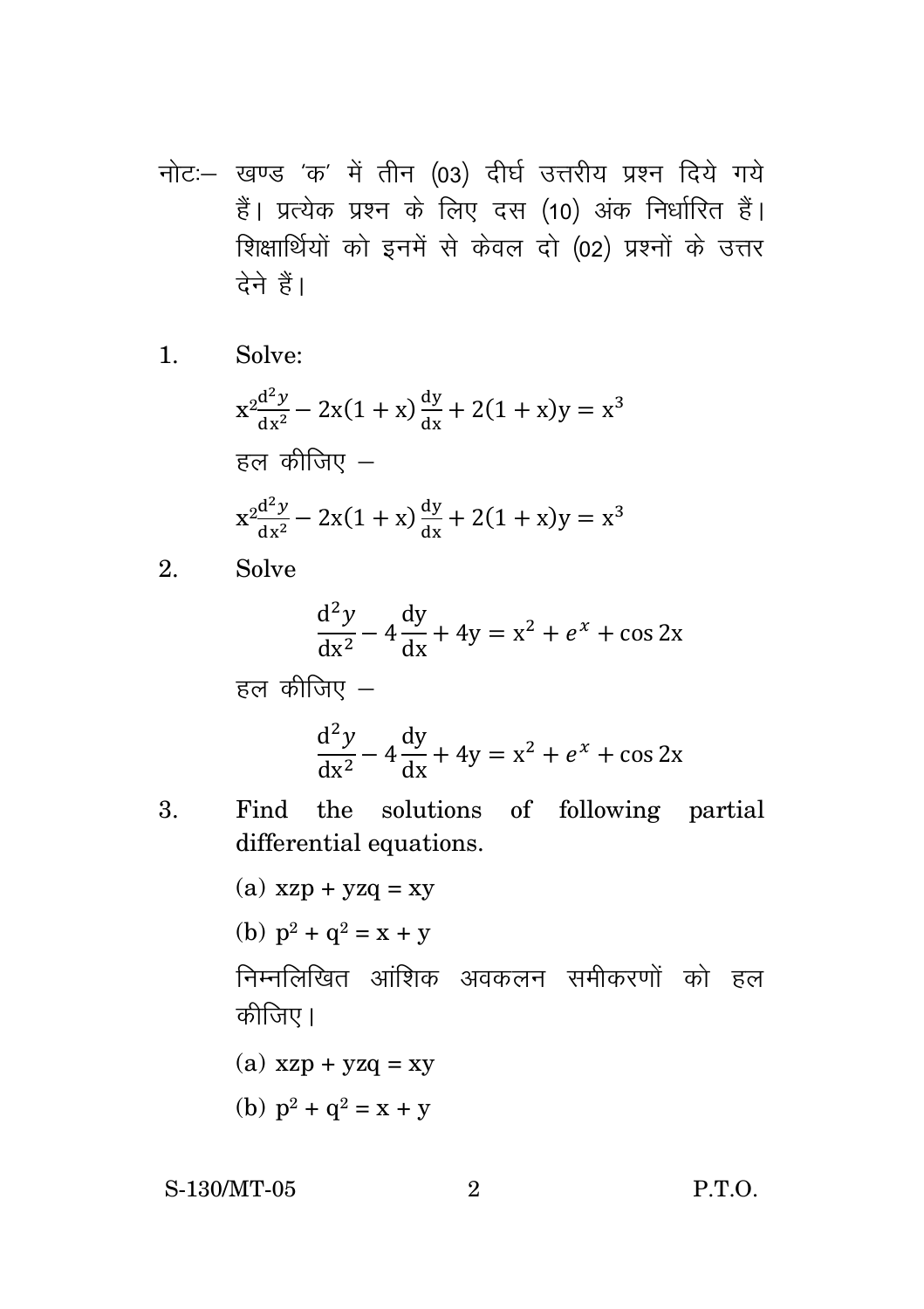### Section-B (खण्ड-ख)

(Short Answer Type Question) (लघु उत्तरीय प्रश्न)

- Note:- Section-B contains six (06) short answer type questions of five (05) marks each. Learners are required to answer any four (04) questions only.  $(5 \times 4=20)$
- नोट :- खण्ड 'ख' में छः (06) लघु उत्तरीय प्रश्न दिये गये हैं। प्रत्येक प्रश्न के लिए पाँच (05) अंक निर्धारित हैं। शिक्षार्थियों को इनमें से केवल चार (04) प्रश्नों के उत्तर तेने हैं।
- 1. Solve

 $x \frac{dy}{dx} + 2y = x^2 \log x$ हल कीजिए  $$  $x \frac{dy}{dx} + 2y = x^2 \log x$ 

- 2. Solve
	- $(D^2 5D + 6)Y = \sin 3x$

हल कीजिए

 $(D^2 – 5D + 6)Y = \sin 3x$ 

3. Find the solution of following simultaneous differential equations.

$$
\frac{dx}{dt} = 3x + 2y
$$

$$
\frac{dy}{dt} = 5x + 3y
$$

S-130/MT-05 3 P.T.O.